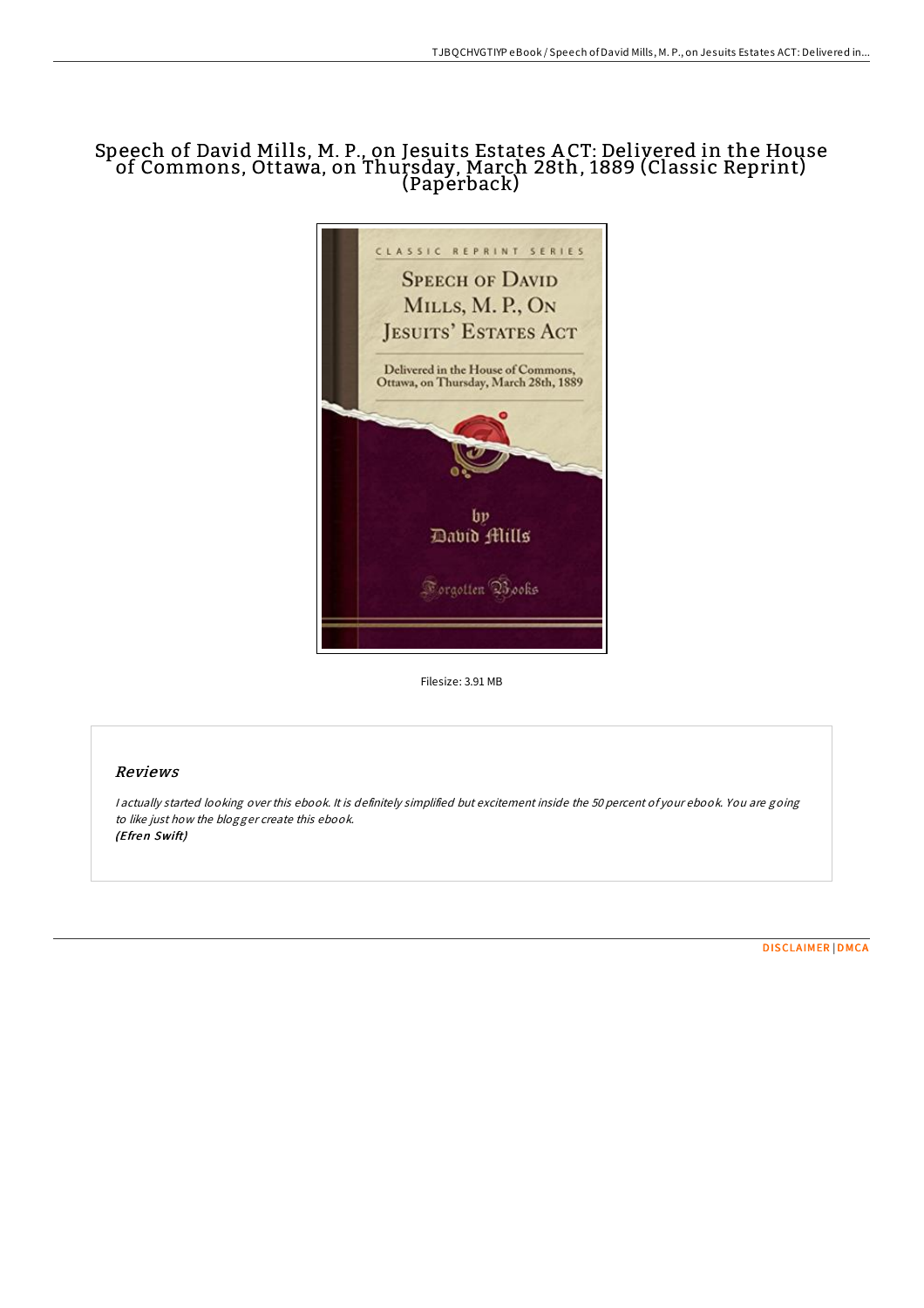#### SPEECH OF DAVID MILLS, M. P., ON JESUITS ESTATES ACT: DELIVERED IN THE HOUSE OF COMMONS, OTTAWA, ON THURSDAY, MARCH 28TH, 1889 (CLASSIC REPRINT) (PAPERBACK)



To download Speech of David Mills, M. P., on Jesuits Estates ACT: Delivered in the House of Commons, Ottawa, on Thursday, March 28th, 1889 (Classic Reprint) (Paperback) PDF, make sure you click the hyperlink below and download the file or gain access to other information that are relevant to SPEECH OF DAVID MILLS, M. P., ON JESUITS ESTATES ACT: DELIVERED IN THE HOUSE OF COMMONS, OTTAWA, ON THURSDAY, MARCH 28TH, 1889 (CLASSIC REPRINT) (PAPERBACK) book.

Forgotten Books, 2017. Paperback. Condition: New. Language: English . Brand New Book \*\*\*\*\* Print on Demand \*\*\*\*\*. Excerpt from Speech of David Mills, M. P., On Jesuits Estates Act: Delivered in the House of Commons, Ottawa, on Thursday, March 28th, 1889 Mr. Mills -which the Government have presented. The introduction is not without interest. Of course when, in a novel play, the actor is introduced to the audience, it is always interesting to those who understand it, and who are looking on, and who are anxious to see how it will end. Sir, the Minister of Justice last night made a very exhaustive speech in defence of the action of the Govern ment, a speech in almost every word of which I cordially concur. When the hon. Gentleman had completed that speech the hon. Premier was ready for a division. He did not see any necessity for any further discussion upon the subject. It had been fully and exhaustively discussed. Both Sides of the Government shield had been presented to the House. The Government had made their defence before the country, and they say to the electors: You can follow the Minister of Justice and support the Government, or you can take the other side, and follow the hon. Member for North Simcoe, and support the Government; and so which ever way the matter may be arranged, it comes to supporting the Gov ernment after all. It is like the trade between the hunter and the Indian. It is you take the owl and I will take the turkey; or, I will take the turkey and you take the owl. It goes to the Government, no matter what the choice may be. Well, Sir, the Prime Minister was no doubt ready for a division, but we were not, and is...

 $\mathbf{m}$ Read Speech of David Mills, M. P., on Jesuits Estates ACT: Delivered in the House of Commons, Ottawa, on Thursday, March 28th, 1889 (Classic [Reprint\)](http://almighty24.tech/speech-of-david-mills-m-p-on-jesuits-estates-act.html) (Paperback) Online Download PDF Speech of David Mills, M. P., on Jesuits Estates ACT: Delivered in the House of Commons,

Ottawa, on Thursday, March 28th, 1889 (Classic [Reprint\)](http://almighty24.tech/speech-of-david-mills-m-p-on-jesuits-estates-act.html) (Paperback)